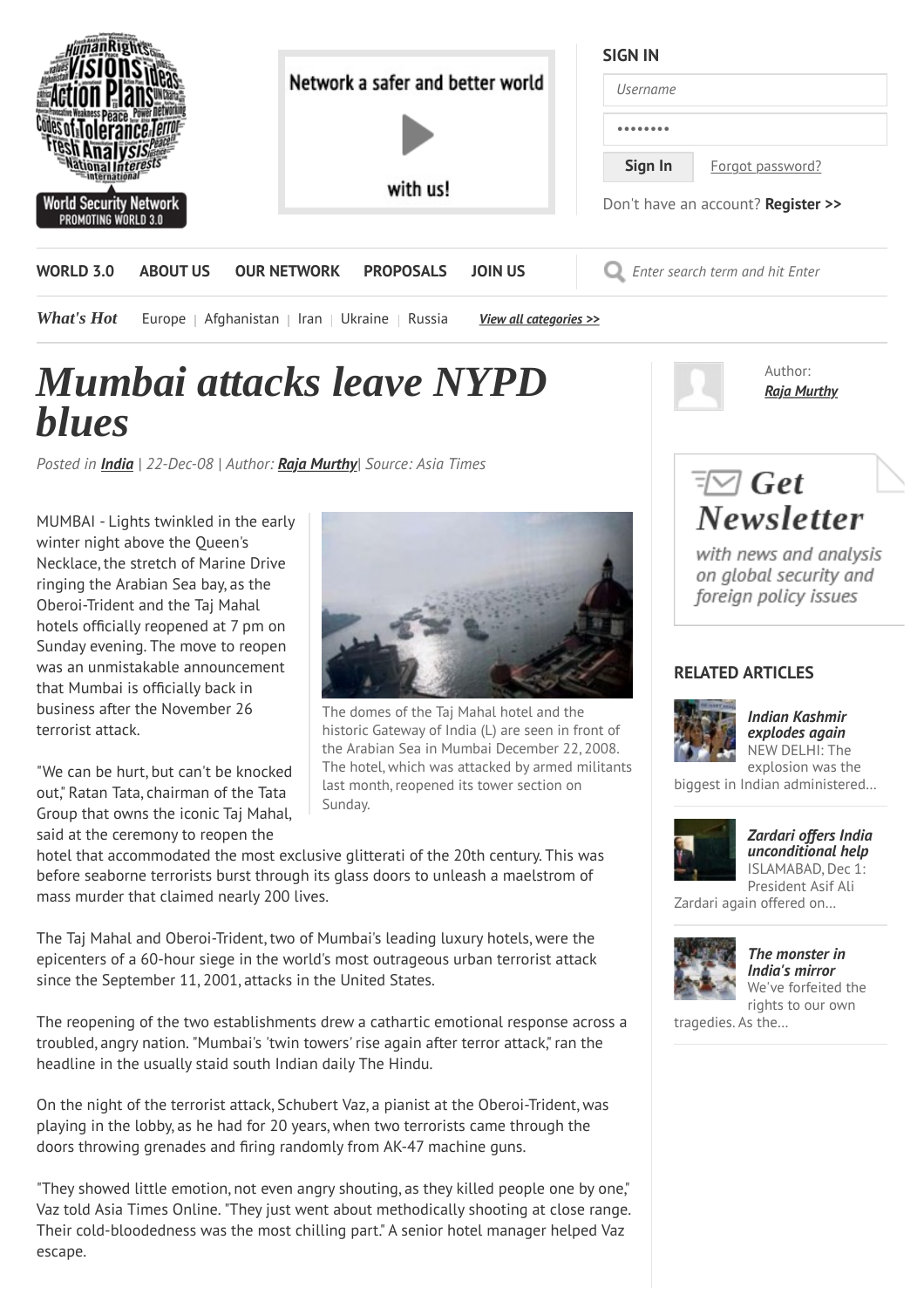Three days later, on November 29, those entering the lobby of the newly freed Trident-Oberoi were overwhelmed with the stench of death and sight of bodies so bloated that clothes had burst at the seams. There were dried pools of blood, bullet shells and glass shards in the badly mutilated Tiffin restaurant, a venue generally more famous for its Japanese cuisine.

"The most shocking sight was of the tables, which still had half-eaten food on plates," said an eyewitness. "It was as if the guests had left the tables for something and would be back to finish their meals."

When diners did return, on December 21, they received instead an after-dinner bill, a white card that simply read, "Thank you for your support."

The Oberoi-Trident opened its doors on Sunday morning to the fragrance of rose petals and soothing sounds of multi-faith prayers. The lobby had been redecorated since it was last opened to the public - only to be filled with explosions, gunfire and the screams of the dying.

In the evening, a small group of policemen, private guards, dark-suited managers and onlookers stood outside the Trident's entrance overlooking the Arabian Sea.

Inside, the new lobby had its old look but was without the seasonal Christmas tree. The lobby tea shop, now holding memories of lost friends, was full but voices were subdued. A guest presented the reception staff with a one kilogram package of chocolate eclairs as a welcoming executive in a sari stood smiling near the lotus-filled pool.

While strolling through the adjacent shopping arcade corridor, the predominant thought was of utter disbelief; how could any mind be so demented as to walk into a peaceful scene such as this and open fire with automatic weapons and grenades.

To help crack the more mysterious aspects to the tragedy, a three-member team of New York Police Department (NYPD) investigators visited Mumbai last week. They shared their discoveries when they returned in a teleconference with senior security officials and business leaders gathered at NYPD headquarters.

"New York has not suffered another terror attack since 9/11, but that does not mean terrorist groups have stopped plotting against large metropolitan cities," Paul Browne, the NYPD deputy commissioner for public information, told the media.

Browne, a stocky, bearded, bespectacled native of the Bronx and a former reporter of the New York Daily Times, has led NYPD investigators into terrorist-hit cities such as Moscow, London, Madrid and Amman. He pointed to many similarities between New York and Mumbai, namely that both are financial capitals of their respective countries and cosmopolitan cities with long coastlines. He also noted that both have extensive commuter train networks, and are high on terrorist target lists. Now each has its own defining traumatic terrorist attack - 9/11 and 11/26.

The most pertinent effect of 9/11 was the planning and hard work the NYPD invested in turning itself into the world's premier police force in counter-terrorism. Mumbai, victim of 11 major terrorist attacks since 1993, and the world's other major cities can learn much from New York's finest.

In 2002, NYPD commissioner Raymond W Kelly created the Counter-terrorism Bureau, the first of its kind. Kelly felt that New York City could not rely solely on the federal government for its defense. The wisdom of this was proved in India when Mumbai lost eight valuable hours after the terrorists struck at 9:30 pm, before the local government received 200 National Security Group commandos based near New Delhi, and the navy deployed marine commandos. The delay caused more victims to be killed and allowed the terrorists to fortify their defenses.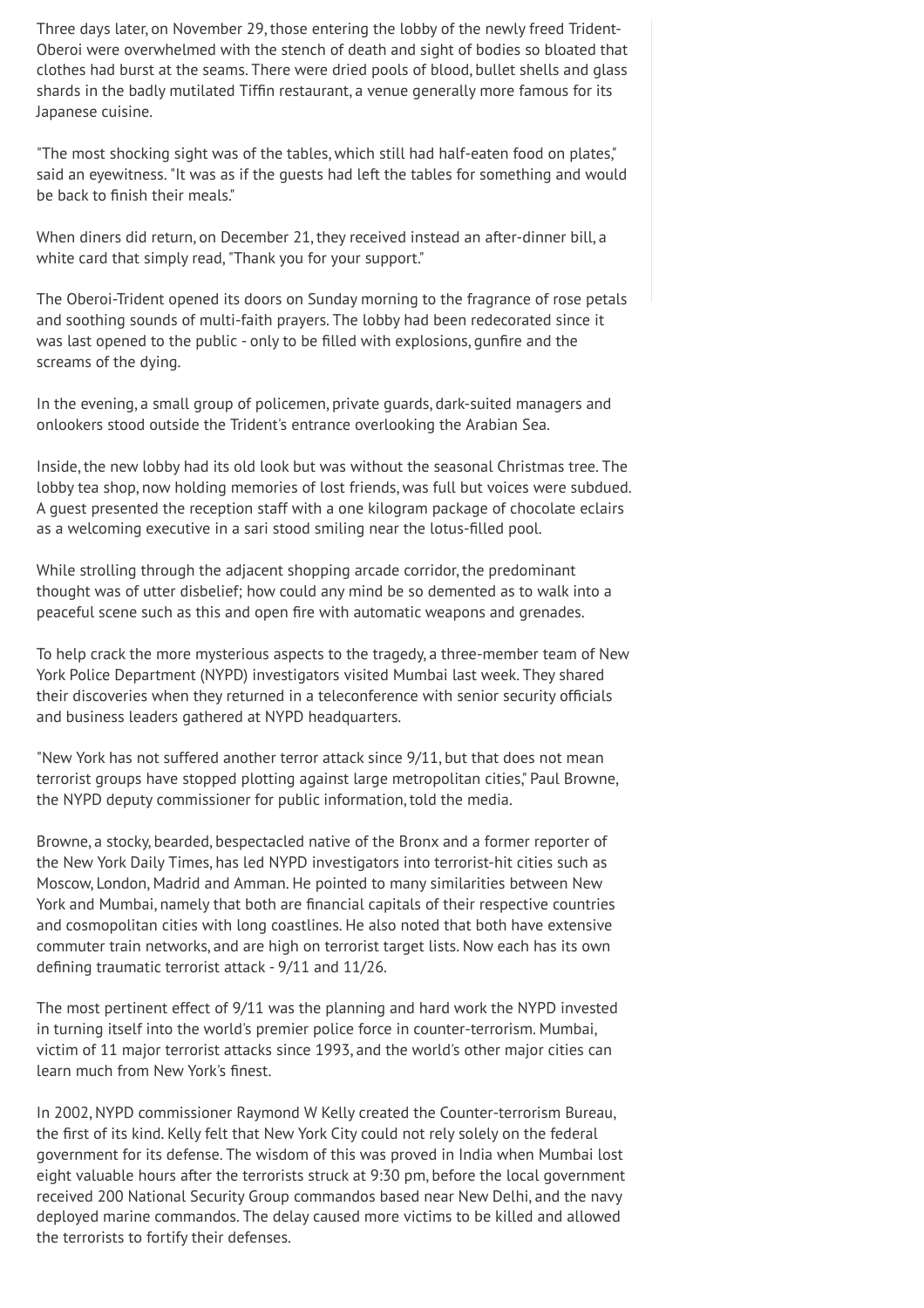India's Home Minister Palaniappan Chidambaram announced on December 11 a decision to establish National Security Group commando units in metropolitan cities, a move to emulate the NYPD's decision that it would become the primary anti-terrorism force for New York. The NYPD's counter-terrorism tactics start at street level with uniformed "counter-terrorism executives" leading teams backed with investigators and supervisors.

The Mumbai police started their Anti-Terrorism Squad in 2004. The formation came with a five-point goal:

- To get information about anti-national elements in Maharashtra, the state of which Mumbai is capital.
- To co-ordinate with central information agencies like the Intelligence Bureau, the Research and Analysis Wing.
- To co-ordinate with similar agencies of other states.
- To track and eliminate activities of crime syndicates.
- To detect rackets of counterfeit currency notes and the smuggling of narcotic substances. ??

In contrast, the NYPD Counter-terrorism Bureau draws from a detailed organizational structure, with primary support coming from its Counter-terrorism Division led by deputy chief Joseph McKeever. The Counter-terrorism Division is further divided into multiple sub-units:

- The Technology and Construction Section that designs and implements large-scale but localized counter-terrorism projects such as the Lower Manhattan Security Initiative and Operation Sentinel.
- The Training Section giving counter-terrorism training to NYPD patrols, other law enforcement agencies and the private sector.
- The Threat Reduction Infrastructure Protection Section (TRIPS) that identifies and protects critical city infrastructure sites.
- The Chemical, Biological, Radiological, Nuclear and Explosives (CBRNE) Section.
- The Maritime Team for harbor security.??

"We still do not have any crisis management system," said Tata Group chairman Ratan Tata to the media after security forces allowed him to enter his Taj Mahal hotel on November 29, after 60 hours of confusion and lack of co-ordination from local authorities. ?The 70-year old Tata, possibly India's most respected industrialist, is becoming the face and voice of a city frustrated at the absence of a quick, effective response to a terrorist attack even after 11 previous strikes in Mumbai. The first was 15 years ago, when serial bomb blasts on March 12, 1993, killed 250 and injured over 700. ??

After all this time, Mumbai still lacks a coordinated crisis management system - despite frantic talks about it after every crisis. After 9/11, the NYPD Counter-terrorism Bureau established its Emergency Preparedness and Exercise Section that co-ordinates with the Office of Emergency Management that was first formed in 1996. ??

Possibly the greatest failing of the Mumbai police is not working closely with leading corporate groups and business establishments. After helplessly watching terrorists overrun and burn his flagship hotel for three nights, Ratan Tata publicly declared on December 16 that his Tata Group would no longer depend on local police for its security and would establish its own anti-terrorism measures. ??

In contrast to Mumbai law enforcement, the NYPD closely works with the New York corporate sector through a separate department called the NYPD Shield Unit. This oversees anti-terrorist training and information-sharing with private companies. In effect, thousands of business establishments, including those online, become eyes and ears of the NYPD. ??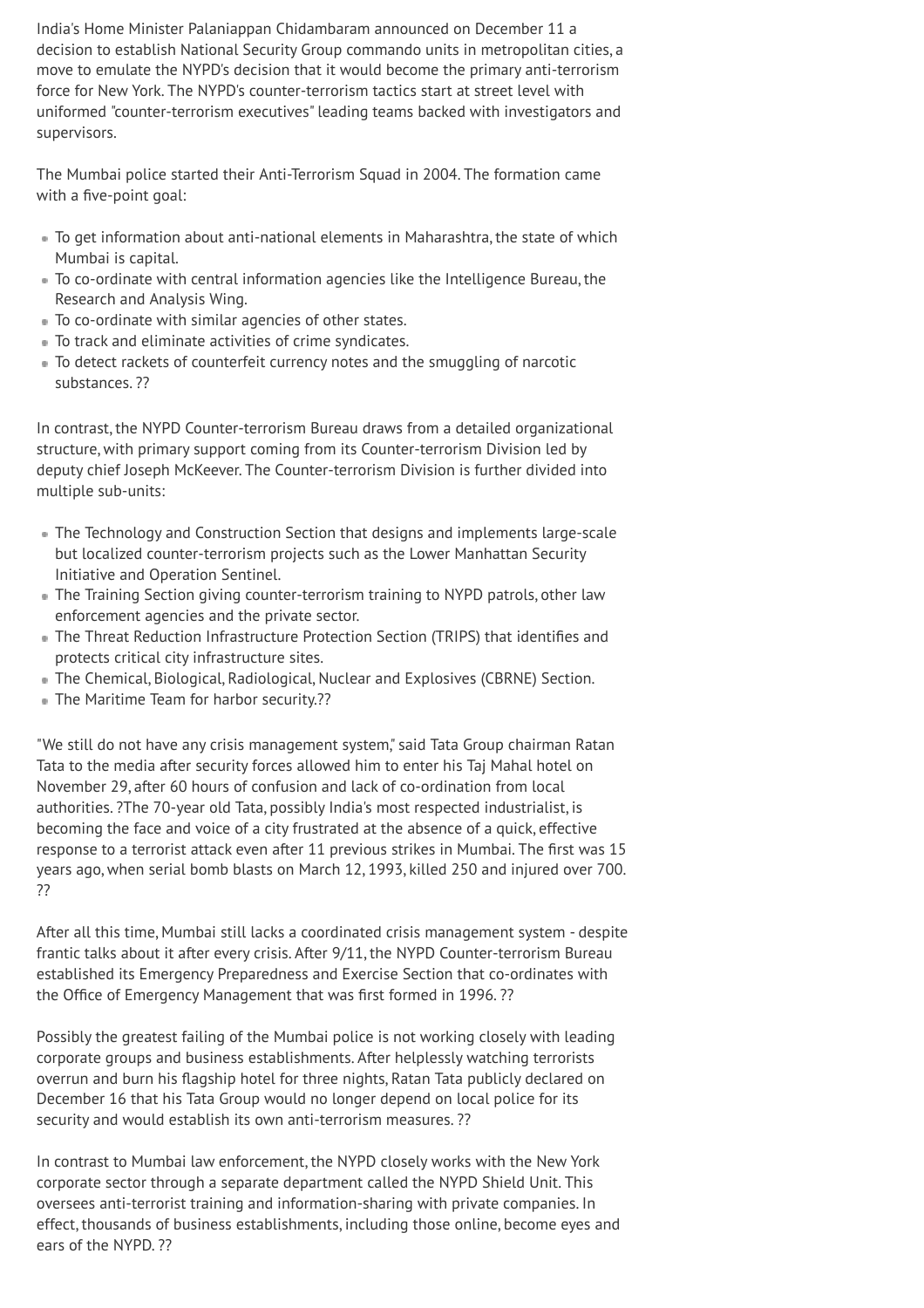Operation Nexus of the Shield Unit, for instance, runs a nationwide network of over 25,000 firms that have signed up for this project in which NYPD detectives train them to alert authorities of any suspicious purchase or trading activity. ??

Similarly, the Lower Manhattan Security Initiative secures key financial properties such as the New York Stock Exchange and the headquarters of leading companies and financial institutions in Lower Manhattan. Both the Bombay Stock Exchange and Air India headquarters in Mumbai were victims of the 1993 bomb blasts in south Mumbai the elite business and residential area that was also a target in the November 26 terrorist strike. Mumbai could do with a south Mumbai security initiative. ??NYPD commissioner Raymond Kelly could have been speaking for India and Mumbai - as well as coastal cities such as Hong Kong and Sydney - when he said, "One of the stated aims of the terrorists is to attack America's economy. Nothing represents the nation's financial and commercial strength more than New York and the world-class companies that call it home" ??

Mumbai police wielding bamboo sticks - called *lathis* and World War II-era rifles were tragically outmatched by terrorists brandishing AK-47s on November 26. In contrast, the NYPD has a massive counter-terrorism deployment force, including Hercules and Transit Operational Response Canine Heavy Weapons and emergency service unit teams with heavy weapons. ??

But the key difference between the NYPD and the Mumbai police is political skullduggery which in the past two decades has communalized, corrupted and politicized the Mumbai police force that was once called the "Scotland Yard of the East". The Mumbai police first began as a police outpost when the Portuguese owned the fishing islands of Bombay in 1661. Gerald Aungier, who became governor after the East India Company purchased Bombay in 1669, is credited as creator of the original force. ??

Nearly 340 years later, it's common public knowledge that various Mumbai police postings are "auctioned" by politicians to the highest bidder who then makes good his "investment" through corruption and underworld links. ??

Mumbai still does not seem to have learned its lesson - even after the November 26 tragedy that has hurt the city like no other terrorist attack before. Two weeks after 16 police officers and constables died while lacking basic weapons and effective bulletproof vests, the municipality is paying for over two dozen city officials to attend a junket to Thailand for a more important necessity - to study Bangkok zoo.

*Tags:* [India](http://www.worldsecuritynetwork.com/category/India/69)

**SHARE**

| Share by email |  |
|----------------|--|
| Print          |  |

**COMMENTS**